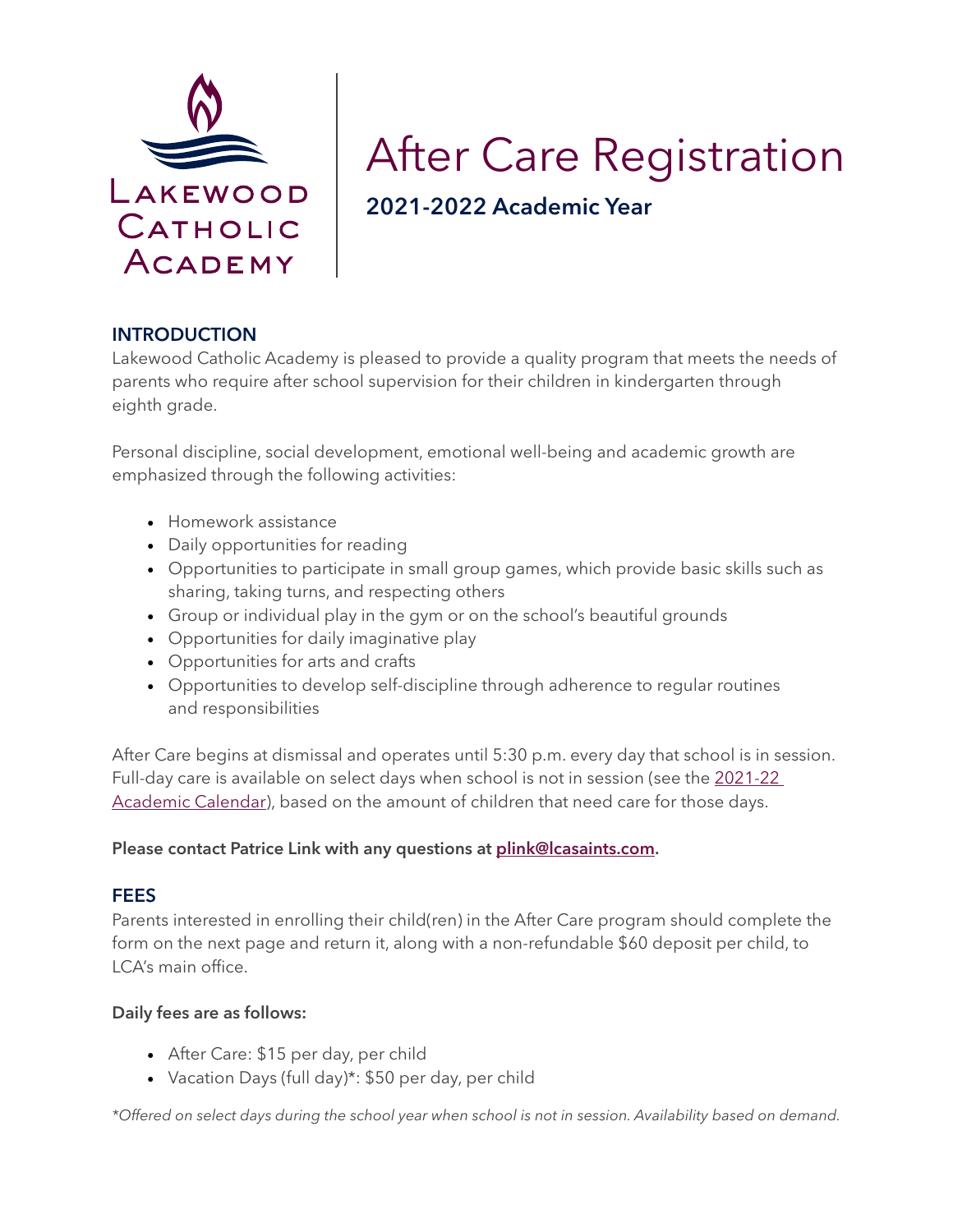

# After Care Registration 2021-2022 Academic Year

| <b>CHILD'S NAME</b>                | <b>GRADE IN FALL 2021</b><br><b>BIRTHDATE</b> |
|------------------------------------|-----------------------------------------------|
| <b>CHILD'S NAME</b>                | <b>GRADE IN FALL 2021</b><br><b>BIRTHDATE</b> |
| <b>CHILD'S NAME</b>                | GRADE IN FALL 2021<br><b>BIRTHDATE</b>        |
| <b>CHILD'S NAME</b>                | <b>BIRTHDATE</b><br><b>GRADE IN FALL 2021</b> |
| <b>MOTHER/GUARDIAN 1</b>           | <b>FATHER/GUARDIAN 2</b>                      |
| <b>NAME</b>                        | <b>NAME</b>                                   |
| <b>ADDRESS</b>                     | ADDRESS (if different from Mother/Guardian 1) |
| <b>CITY</b><br><b>STATE</b><br>ZIP | <b>CITY</b><br><b>STATE</b><br>ZIP            |
| <b>PHONE NUMBER</b>                | PHONE NUMBER                                  |

EMAIL ADDRESS

My child(ren) will require After Care for the 2021-22 school year on the following days of the week:

| <b>MONDAY</b> | <b>TUESDAY</b>              | WEDNESDAY | THURSDAY | <b>FRIDAY</b> |
|---------------|-----------------------------|-----------|----------|---------------|
|               | DAYS OF THE WEEK WILL VARY. |           |          |               |

EMAIL ADDRESS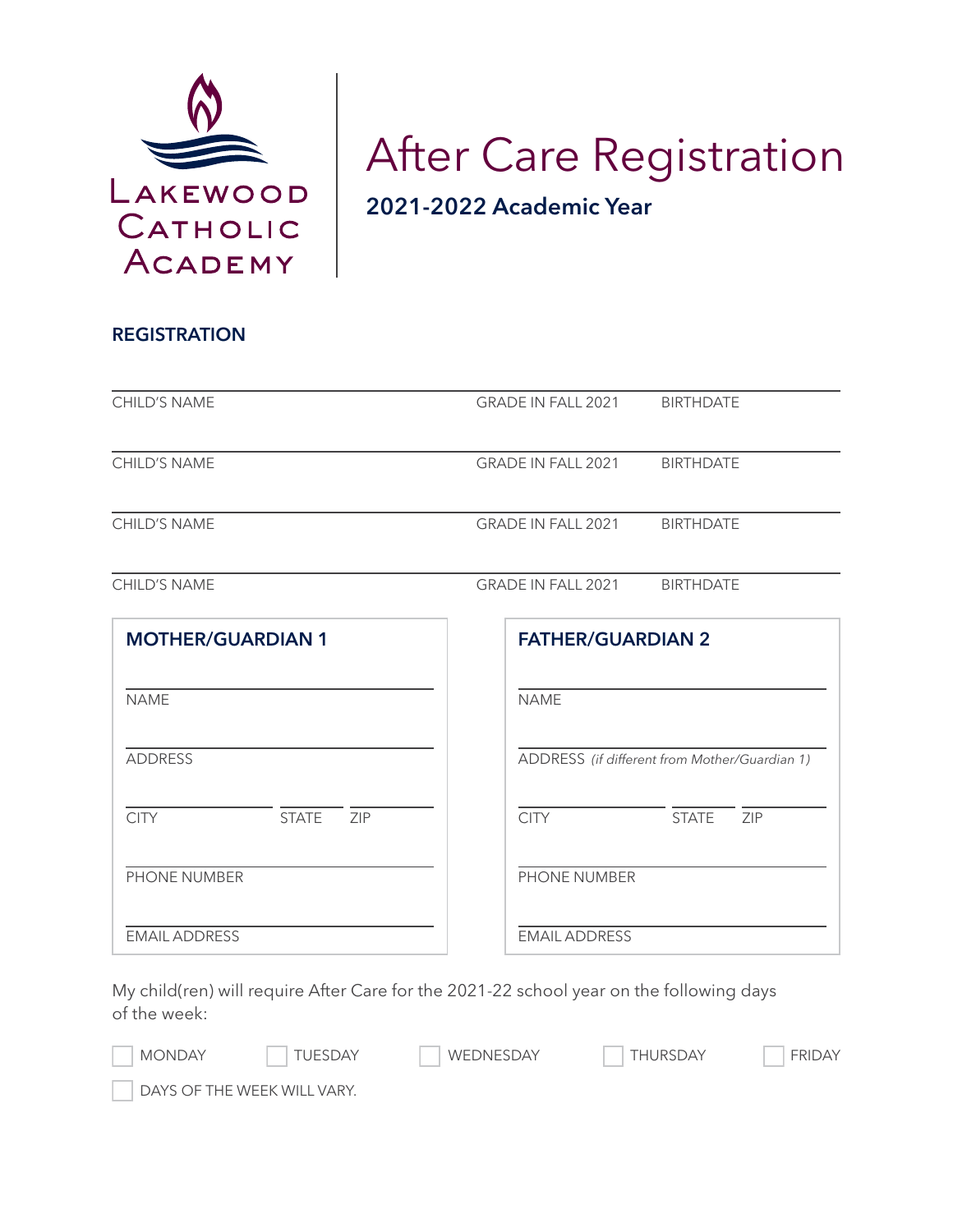

# After Care Pick Up Authorization Form 2021-2022 Academic Year

PARENT'S NAME PARENT'S PHONE

# CHILDREN ENROLLED IN AFTER CARE:

I give permission for my child(ren) to be released from LCA's After Care Program to the person(s) listed below at any time. I understand that LCA's staff will require any person listed below to show photo identification before releasing my child(ren).

| <b>NAME</b>         | <b>NAME</b>         |
|---------------------|---------------------|
| <b>PHONE</b>        | <b>PHONE</b>        |
| <b>RELATIONSHIP</b> | <b>RELATIONSHIP</b> |

### PARENT/GUARDIAN AGREEMENT:

- 1. I must notify LCA's After Care Program staff immediately of any changes on this form.
- 2. If the person picking up my child appears to be under the influence of drugs or alcohol, or in any other way presents a risk to my child's safety, the staff may refuse to release my child. If I, or another person listed on the above form, cannot be contacted, the Lakewood Police Department will be called.
- 3. A late fee of \$1 per minute, per child will be billed to me if I pick up my child(ren) after 5:30 p.m.

#### My signature acknowledges my understanding of and agreement to the above.

SIGNATURE OF PARENT/GUARDIAN DATE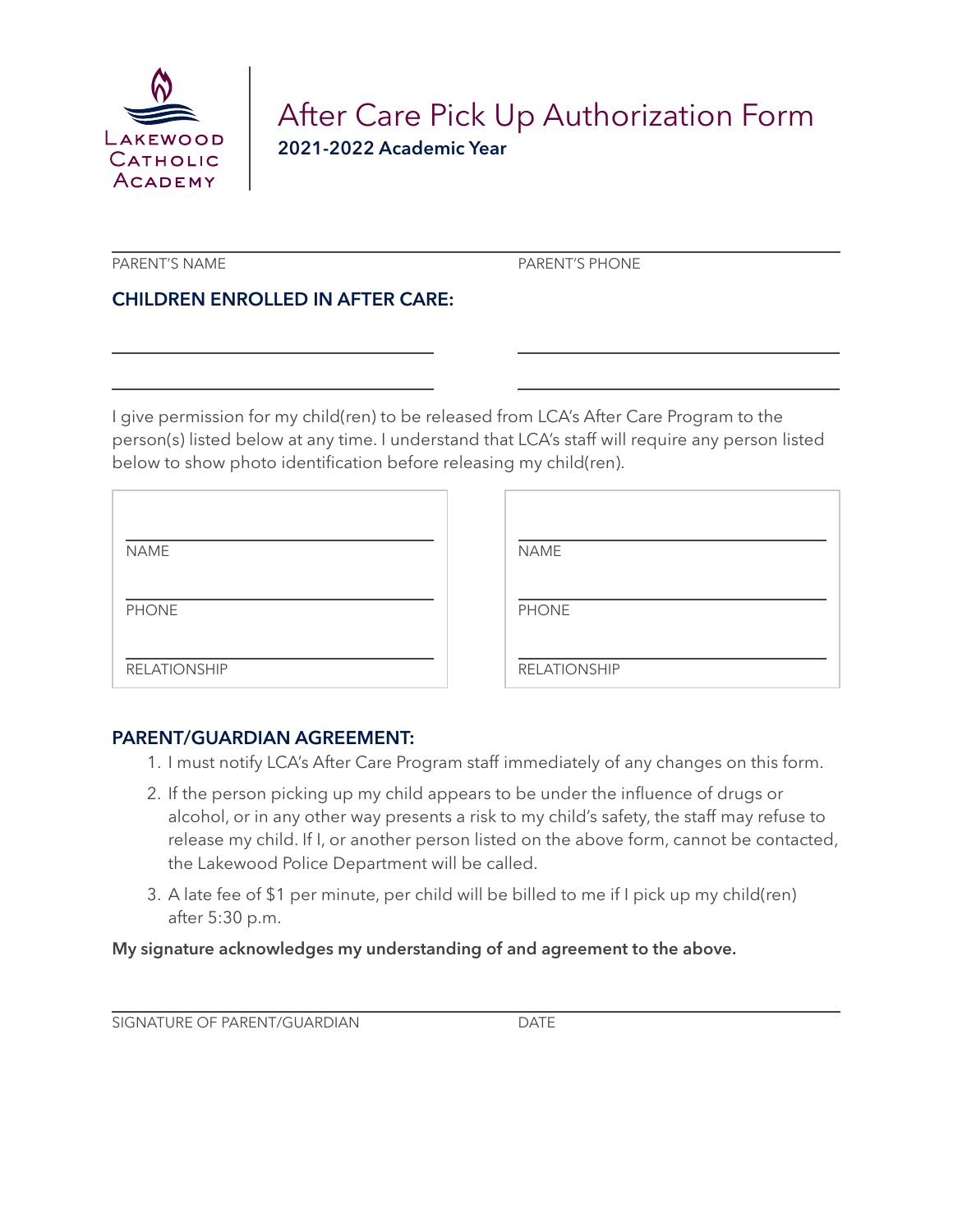

# After Care Payment Selection Form 2021-2022 Academic Year

PARENT'S NAME PARENT'S PHONE

# CHILDREN ENROLLED IN AFTER CARE:

We make every effort to send invoices for After Care services as soon as each month ends. Please indicated your preferred method of payment below:

| $\Box$ Pay by ACH (Direct Debit) on the 15th of the month following service |  |
|-----------------------------------------------------------------------------|--|
|-----------------------------------------------------------------------------|--|

Please complete the authorization form on the next page and return it to LCA's Business Office. Direct debits are processed on the 15th of the month after the month services are incurred (i.e., September services will be debited on October 15th).

If you signed up for ACH previously, check the box on the form accordingly. You do not need to complete another authorization form unless your bank information has changed.

#### Pay by check by the 15th of the month following service

Your check is due to LCA's Business Office by the 15th of the month after the month services are incurred (i.e., your check for September services is due on October 15th).

SIGNATURE OF PARENT/GUARDIAN DATE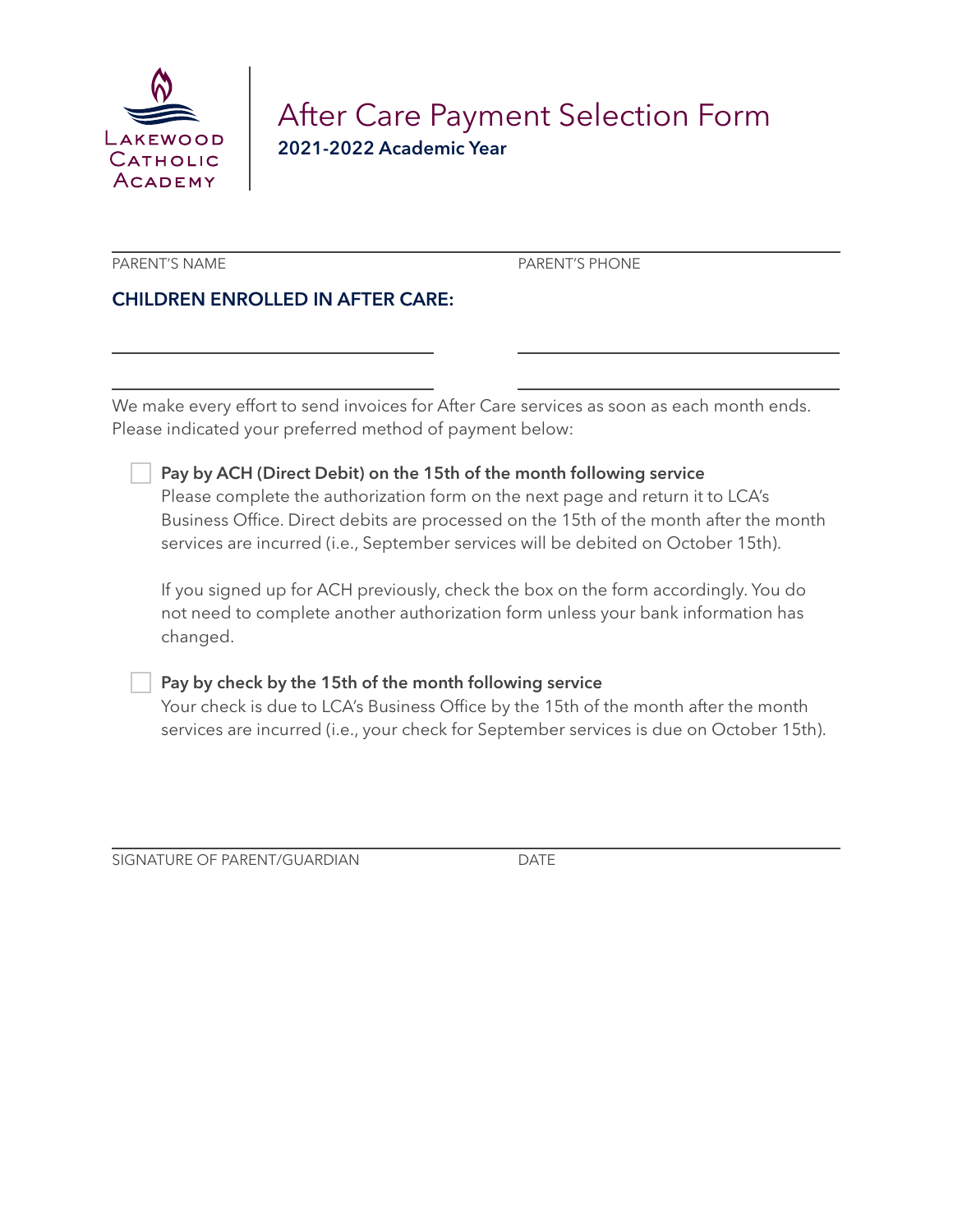

# After Care ACH Authorization Form 2021-2022 Academic Year

PARENT'S NAME PARENT'S PHONE

## CHILDREN ENROLLED IN AFTER CARE:

## LAKEWOOD CATHOLIC ACADEMY AUTHORIZATION AGREEMENT FOR AUTOMATIC PAYMENTS

I hereby authorize Lakewood Catholic Academy to directly debit my bank account listed below for payment of fees for the After Care Program. I hereby authorize Lakewood Catholic Academy to initiate debit entries and to initiate, if necessary, credit entries and adjustments for any debit entries in error to my account listed below.

Check this box if authorizing use of the same bank account as the previous year.

#### **INSTRUCTIONS**

- Payments will be debited from your account on the 15th of every month.
- If the 15th falls on a weekend or holiday, your account will be debited on the following business day.
- Monthly debited amount is the prior month's fee, plus any outstanding balance.
- Transit/ABA number is the 9-digit number, generally preceding your account number.
- Please attach voided check with this paperwork.

| <b>Bank Information</b> | <b>Transit/ABA Number</b> | <b>Account Number</b> | <b>Type of Account</b> |
|-------------------------|---------------------------|-----------------------|------------------------|
|                         |                           |                       |                        |
| <b>INSTITUTION</b>      |                           |                       | Checking               |
|                         |                           |                       | Savings                |
| <b>BRANCH</b>           |                           |                       |                        |

Automatic debit authority is to remain in full force until Lakewood Catholic Academy has received written notification from me of its termination in such timely manner as to afford Lakewood Catholic Academy and Financial Institution a reasonable opportunity to act on it.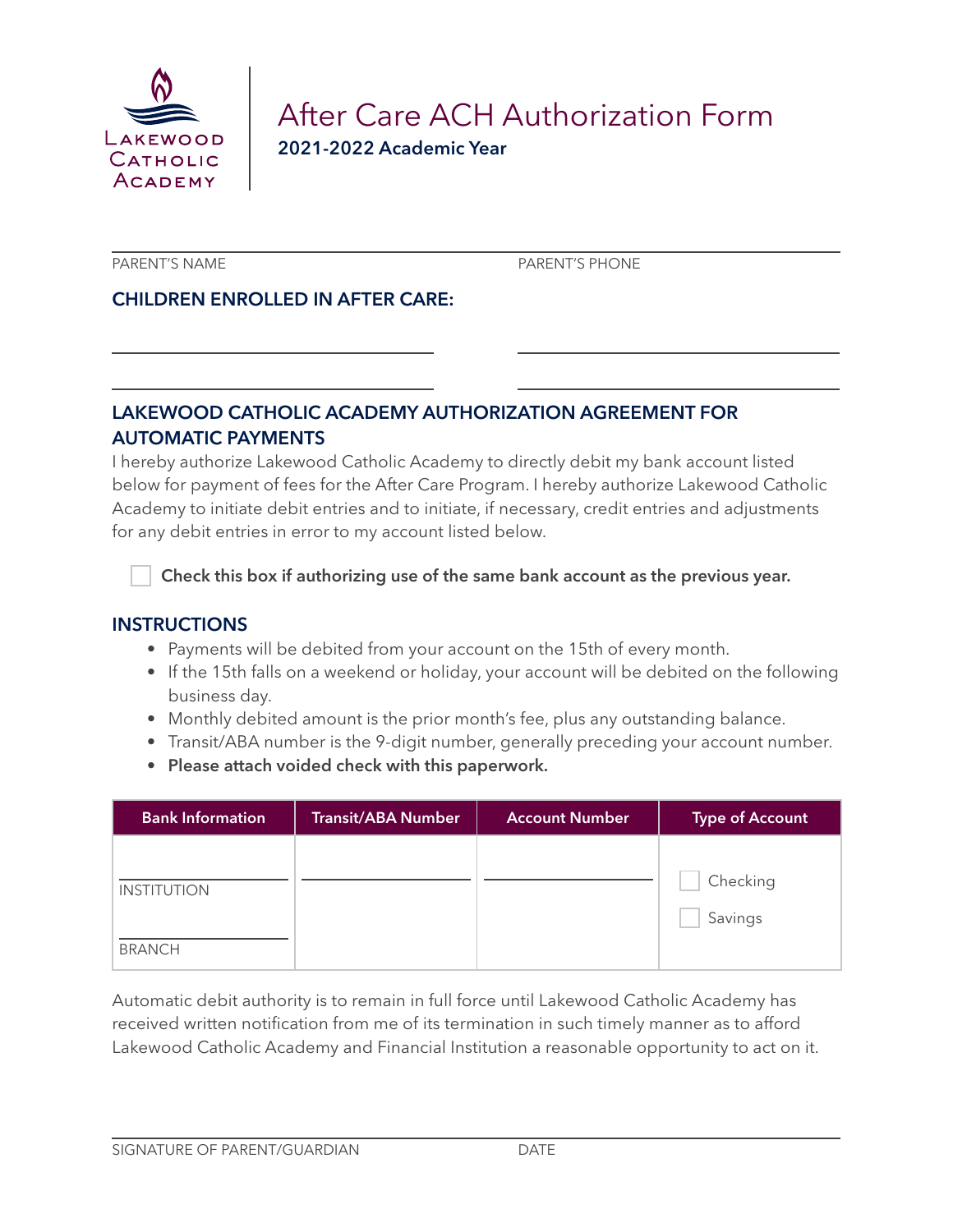

# THIS AUTHORIZATION FORM APPLIES TO THE FOLLOWING CHILD(REN):

Purpose: To enable parents to authorize emergency treatment for children who become ill or injured while under school authority, when parents cannot be reached.

#### Part I or Part II must be completed.

### PART I (TO GRANT CONSENT)

| In the event reasonable attempts to contact me at ______________________________                                                                                                                                                               |                                                               | $\mathsf{or}$ and $\mathsf{or}$ and $\mathsf{or}$ are $\mathsf{or}$ and $\mathsf{or}$ are $\mathsf{or}$ and $\mathsf{or}$ are $\mathsf{or}$ and $\mathsf{or}$ are $\mathsf{or}$ and $\mathsf{or}$ are $\mathsf{or}$ and $\mathsf{or}$ are $\mathsf{or}$ and $\mathsf{or}$ and $\mathsf{or}$ are $\mathsf{or}$ and |
|------------------------------------------------------------------------------------------------------------------------------------------------------------------------------------------------------------------------------------------------|---------------------------------------------------------------|-------------------------------------------------------------------------------------------------------------------------------------------------------------------------------------------------------------------------------------------------------------------------------------------------------------------|
|                                                                                                                                                                                                                                                | PHONE                                                         | FATHER/GUARDIAN 2                                                                                                                                                                                                                                                                                                 |
| at the contract of the contract of the contract of the contract of the contract of the contract of the contract of the contract of the contract of the contract of the contract of the contract of the contract of the contrac<br><b>PHONE</b> | have been unsuccessful, I hereby give my consent for: (1) the |                                                                                                                                                                                                                                                                                                                   |
| administration of any treatment deemed necessary by Dr.                                                                                                                                                                                        |                                                               |                                                                                                                                                                                                                                                                                                                   |
|                                                                                                                                                                                                                                                |                                                               | PREFERRED PHYSICIAN                                                                                                                                                                                                                                                                                               |
| PREFERRED DENTIST                                                                                                                                                                                                                              |                                                               | ., or in the event the designated preferred                                                                                                                                                                                                                                                                       |
| practitioner is not available, by another licensed physician or dentist; and (2) the transfer of                                                                                                                                               |                                                               |                                                                                                                                                                                                                                                                                                                   |
| PREFERRED HOSPITAL                                                                                                                                                                                                                             |                                                               | or any hospital reasonably accessible.                                                                                                                                                                                                                                                                            |

This authorization does not cover major surgery unless the medical opinions of two other licensed physicians or dentists, concurring in the necessity for such surgery, are obtained before surgery is performed.

Facets concerning the child(ren)'s medical history including allergies, medications being taken, and any physical impairments to which a physician should be alerted:

SIGNATURE OF PARENT/GUARDIAN PRINTED NAME DATE

# \*DO NOT COMPLETE PART II IF YOU COMPLETED PART I\* PART II (REFUSAL TO CONSENT)

I do NOT give my consent for emergency medical treatment of my child. In the event of illness or injury requiring emergency treatment, I wish the school authorities to take no action or to:

SIGNATURE OF PARENT/GUARDIAN PRINTED NAME PRINTED NAME